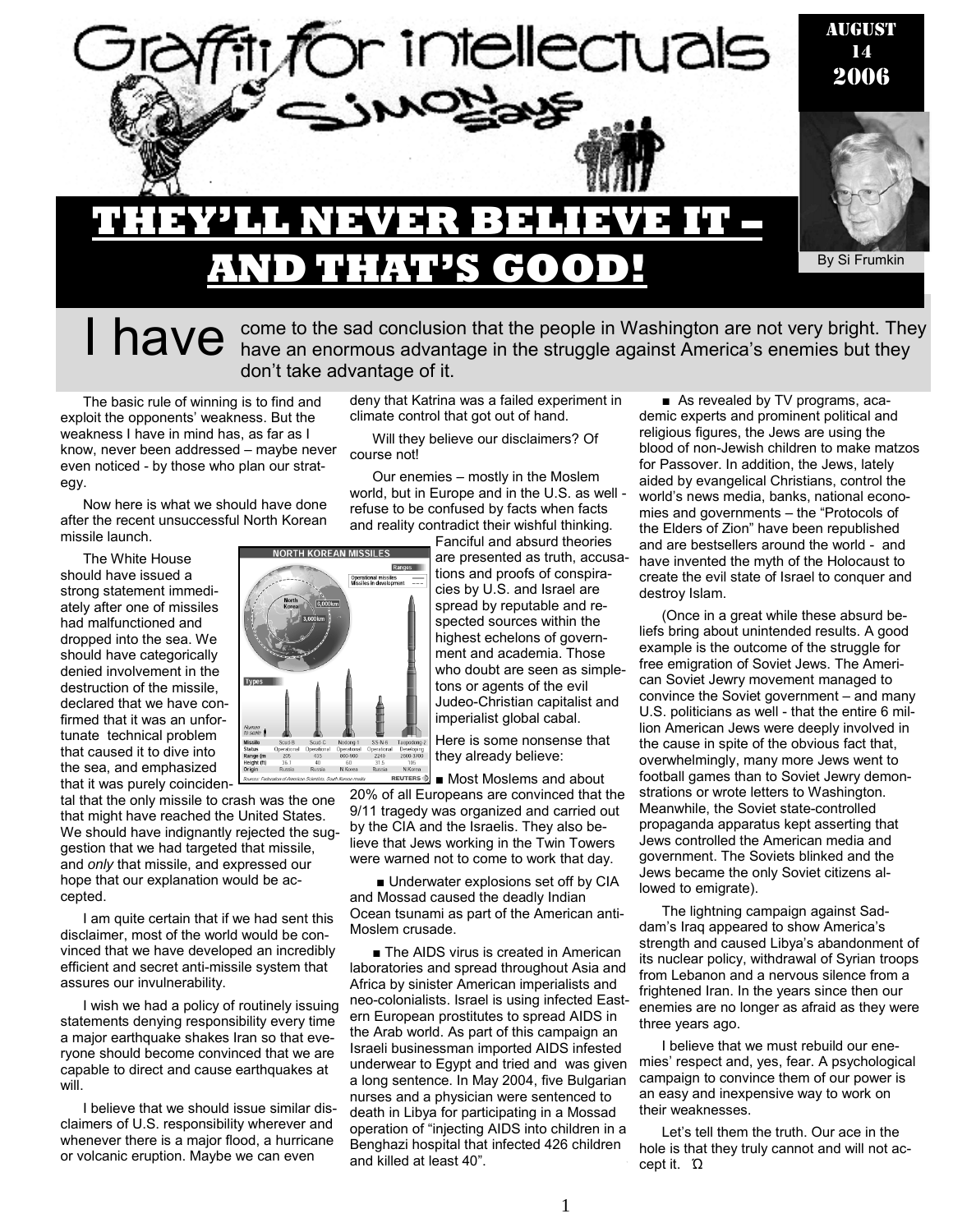#### **("WHEN WILL THEY EVER LEARN? From page 4)**

among all intellectuals. But American Jews at large respect their intellectuals as much as any group does, and more than most- and way too much for common sense.

The Palestinian Arabs who cheer terrorists on do so out of hate, which is far stronger than intelligent self-interest (or any other emotion). American Jews used to act out of very different motives; used to vote left out of idealism. But that is starting to change. As the left-wing agenda dries up, nothing remains to feed on (if you are used to getting your nourishment left of center) but the bitter weeds of hate. And thus the tragic, pathetic surge of hatred for George Bush on the left, including among left-wing Jews. As I heard someone say last week, "I think Bush is doing great on Israel. Naturally, I still hate his guts."

For those who continue to insist on voting Democratic, the future is written in a recent column by Richard Cohen--who explains that the "greatest mistake Israel could make at the moment is to forget that Israel itself is a mistake." Who advises Israel to "hunker down," while "waiting (and hoping) that history will get distracted and move on to something else." It is hard to understand why Israel is a mistake if Switzerland isn't--or the United States, or any other nation or (for that matter) human being. Cohen himself is occupying space right now that someone else could be using, and maybe wants to. The earth's surface did not expand to make room for him. Births have outstripped deaths on this planet for many generations. But we are not in the habit of demanding that human beings justify their existence or be mowed down, and the idea is equally bad in the case of nations.

Life is valuable in itself--human life or the life of nations; one of the main differences being that it is so much harder to create a

nation. That the Israelis have done so--have created in fact a free nation and a hugely productive one that treats all its citizens humanely and is a world center of science, medicine, scholarship, and argument (all flavors)--is one of the stunning facts of modern history.

And, of course, the origins of no two nations more resemble each other than Israel's and America's, both created by Europeans clutching Bibles, searching for freedom, prepared to fight for a room of their own. Both populated by human beings, a species not noted for perfection. Yet both strongholds of democracy, freedom, and tolerance nonetheless. Anyone who has decided that Israel is a mistake is likely to come around to the same view of the United States.

But let's consider Cohen's offensive question anyway. Imagine how Jews might have fared in the Middle East over the last half century with no Jewish state to protect them. Would they have done as well as the Syrians, Egyptians, Libyans? Or would they all be dead, along with countless other victims of mass-murdering Arab tyrants? Or should the Middle East have been "restricted," like tony New York clubs in the 1930s--no Jews allowed? And Europe doesn't like Jews any better than the Middle East does; should Europe be restricted too? And what about America?

But Jews no longer have to ask such questions. Cohen may not be so sure that Jews have the same rights as other nations, but thanks to Israel's existence the question is closed and his view no longer matters. One thing is certain: Palestinians and left-wing American Jews would understand each other beautifully if they ever got together for a conference on refusing to face reality.

*David Gelernter, a contributing editor to* THE WEEKLY STAN-DARD*, is a national fellow at the American Enterprise Institute.*

### **NO TO SYRIAN, IRAN AGENTS** By Ahmed Al-Jarallah **This remarkable editorial appeared in the "Arab Times" (Kuwait) on July 15, 2006.**

THE LEBANESE AND PALESTINIANS, HAVE been held hostage for a long time in the name of "resisting Israel." Arab governments have been caught between political obligations and public opinion leading to more corruption in politics and economics. Forgetting the interests of their own countries, the Hamas Movement and Hezbollah have gone to the extent of representing the interests of Iran and Syrian in their countries.

These organizations have become the representatives of Syria and Iran without worrying about the consequences of their action.

Recently Hamas kidnapped an Israeli soldier and bombed Israeli settlements with locally manufactured missiles. Soon Hezbollah followed suit, kidnapping two Israeli soldiers. Both these organizations claimed they had kidnapped Israeli soldiers to exchange them for Arab prisoners who are being held in Israeli jails. The fact that Hamas and Hezbollah gave the same reason for kidnapping Israeli soldiers gives us a glimpse their agenda, which is similar to the one followed by Syria and Iran in their conflict with the United States.

While the people of Palestine and Leba-

PEOPLE OF ARAB COUNTRIES, ESPECIALLY non are paying the price of this bloody con- ated by them." flict, the main players, who caused this conflict, are living in peace and asking for more oil from Arab countries to support the facade of resisting Israel. With the Palestinian Authority close to collapse and the Lebanese government beginning to give up responsibility for what is happening in its territory, Saudi Arabia has been forced to come out of its diplomatic routine and indirectly hold Hezbollah responsible for what is happening in Lebanon.

> Without mentioning Hezbollah by name Saudi Arabia blamed certain "elements" inside Lebanon for the violence with Israel and said "it is necessary to make a distinction between legitimate resistance and uncalculated adventures adopted by certain elements within Lebanon without the knowledge of legal Lebanese authorities."

> While reiterating its support for Palestinian and Lebanese resistance against Israeli occupation, Saudi Arabia has clearly said it is against irresponsible adventures undertaken by certain elements in the region without consulting the legal authorities putting all Arab nations at risk. The Kingdom has also said "these elements must take responsibility for their irresponsible actions and they alone should end the crisis cre-

This angry response from Saudi Arabia has politically isolated Hezbollah and Hamas besides holding them responsible for their actions.

This attitude of Saudi Arabia, which has been doing all it can to protect the Arab world from Israeli aggression, is enough to unmask the adventurers, who have violated the rights of their own countries and tried put their people under the guardianship of foreign countries like Iran and Syria. A battle between supporters and opponents of these adventurers has begun, starting from Palestine to Tehran passing through Syria and Lebanon. This war was inevitable as the Lebanese government couldn't bring Hezbollah within its authority and make it work for the interests of Lebanon. Similarly leader of the Palestinian Authority Mahmoud Abbas has been unable to rein in the Hamas Movement.

Unfortunately we must admit that in such a war the only way to get rid of "these irregular phenomena" is what Israel is doing. The operations of Israel in Gaza and Lebanon are in the interest of people of Arab countries and the international community. Ώ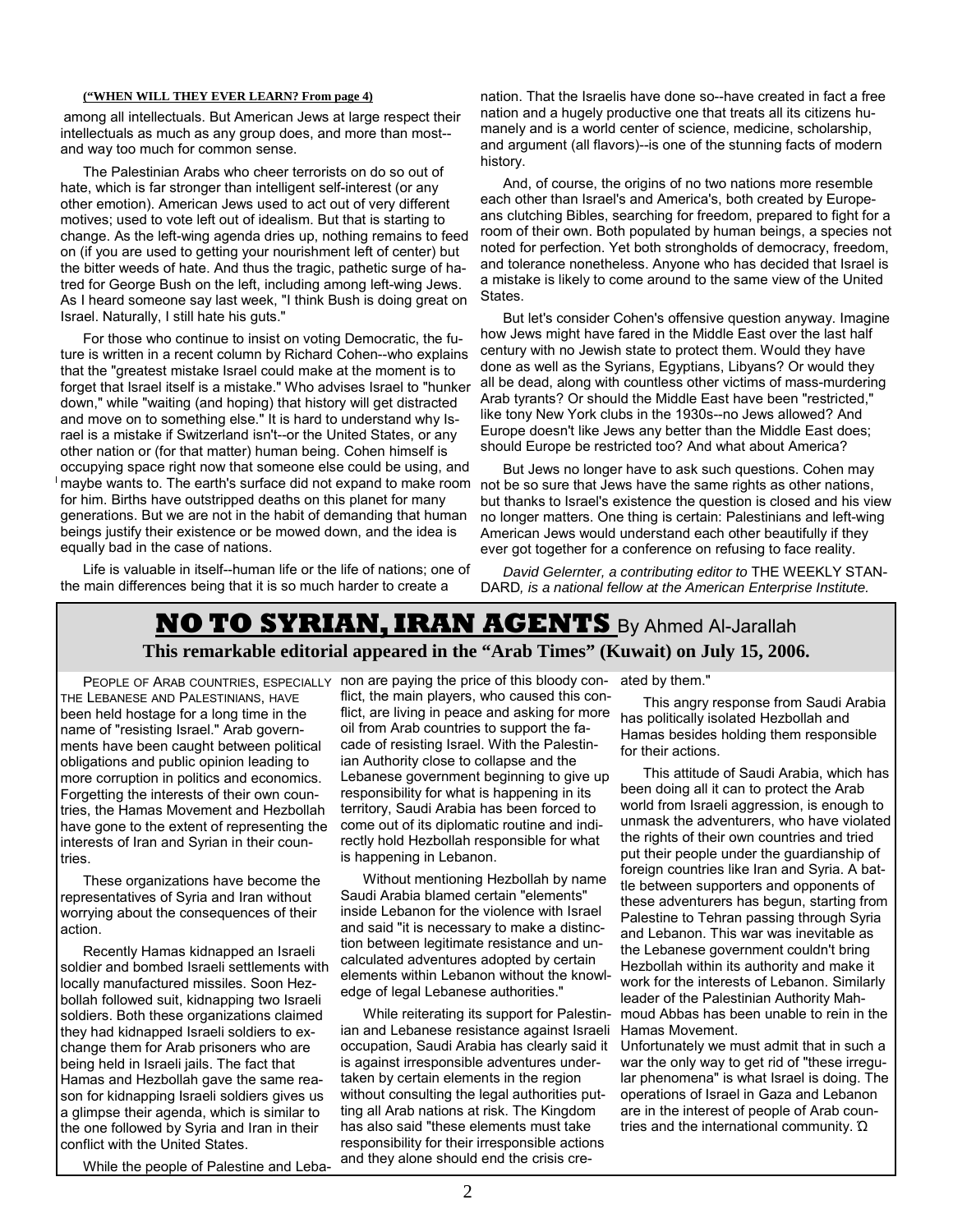# **IT'S THE HATRED (AND STUPIDITY),**

## **STUPID!** By Dennis Prager, July 18, 2006

The Middle East conflict is difficult to solve, but it is among the simplest conflicts in The Arab and other Muslim enemies of Israel (for the easily confused, this does not mean every Arab or every Muslim) want Israel destroyed. That is why there is a Middle East conflict. Everything else is commentary.

Those who deny this and ascribe the



conflict to other reasons, such as "Israeli occupation," "Jewish settlements," a "cycle of violence," "the Zionist lobby" and the like, do so despite the fact that Israel's enemies regularly announce the reason for the conflict. The Iranian regime, Hizbollah, Hamas and the Palestinians -- in their public opinion polls, in their anti-Semitic school curricula and media, in their election of Hamas, in their sup-

port for terror against Israeli civilians in pre-1967 borders -- as well as their Muslim supporters around the world, all want the Jewish state annihilated.

In 1947-48, the Arab states tried to destroy the tiny Jewish state formed by the United Nations partition plan. In 1967, Egypt, Syria and Jordan tried to destroy Israel in what became known as the Six-Day War. All of this took place before Israel occupied one millimeter of Palestinian land and before there was a single Jewish settler in the West Bank.

Two months after the Six-Day War of June 5-10, 1967, the Arab countries convened in Khartoum, Sudan, and announced



on Sept. 1, 1967, their famous "Three NOs" to Israel: "No peace, No recognition, No negotiations."

Six years later,

in 1973, Egypt invaded the Israeli-held Sinai Peninsula, a war that ended in a boost in Egyptian morale from its initially successful surprise attack. Though nearly all of the Sinai remained in Israel's hands, the boost in Egyptian self-confidence enabled Egypt's visionary president, Anwar Sadat, four years later (November 1977), to do the unimaginable for an Arab leader: He visited Israel and addressed its parliament in Jerusalem. As a result, in 1978, Israel and Egypt signed a peace treaty in return for

which Israel gave all of the oil-rich Sinai Peninsula back to Egypt.

Three years later, in 1981, Sadat was assassinated by Egyptian Muslims, a killing welcomed by most Arabs, including the PLO

(Palestine Liberation Organization). Why welcomed? Because Sadat had done the unforgivable -- recognized Israel and made peace with it.



tinians should have learned from the Israeli-Egyptian peace agreement was that if you make peace with Israel, you will not only get peace in return, you will also get all or nearly all of your land

back. That is how much

Israelis ache for peace.

Think about Israel for one moment: Israel is one of the most advanced countries on earth in terms of culture (most books

published, translated from other languages and read per capita; most orchestras per capita, etc.); major advances in medicine; technological breakthroughs; and decency as a society, as exemplified by its treatment of its women, gays and even its large Arab minority (particularly remark-

able in light of the widespread Arab and Muslim anti-Semitism and desire to annihilate Israel). This is hardly a picture of some bloodthirsty, land-grabbing society. And Jews, whatever their flaws, have never been known to be a violent people. If anything, the stereotypical Jew has been depicted as particularly docile.

3 As a lifelong liberal critic of Israeli policies, the New York Times foreign affairs columnist Thomas Friedman wrote just two weeks ago: "The Palestinians could have a



state on the West Bank, Gaza and East Jerusalem tomorrow, if they and the Arab

League clearly recognized Israel, normalized relations and renounced violence. Anyone who says otherwise doesn't know Israel today."

Give Israel peace, and Israel will give you land.

Which is exactly what Israel agreed to do in the last year of

the Clinton administration. It offered PLO Chairman Yasser Arafat about 97 percent of the West Bank and three percent of Israel's land in exchange for peace. Instead, Israel got its men, women and children rou-



tinely blown up and maimed by Palestinian terrorists after the Palestinians rejected the Israeli offer at Camp David. Even President Clinton, desirous

of being the honest broker and yearning to be history's Middle East peacemaker, blamed the ensuing violence entirely on the Palestinians.

Israel's Camp David offer of a Palestinian state for Palestinian peace was rejected



because most Palestinians and their Arab and Muslim supporters don't want a second state. They want Israel destroyed. They admit it. Only those who wish Israel's demise and the willfully naive do not.

If you don't believe this, ask almost anyone living in the Middle East why there is a Middle East War, preferably in Arabic. If you ask in English, they will assume you are either an academic, a Western news reporter, a diplomat or a "peace activist." And then, they will assume you are gullible and will tell you that it's because of "Israeli occupation" or "the Zionist lobby."

 But they know it isn't. And it never was.  $\Leftrightarrow$